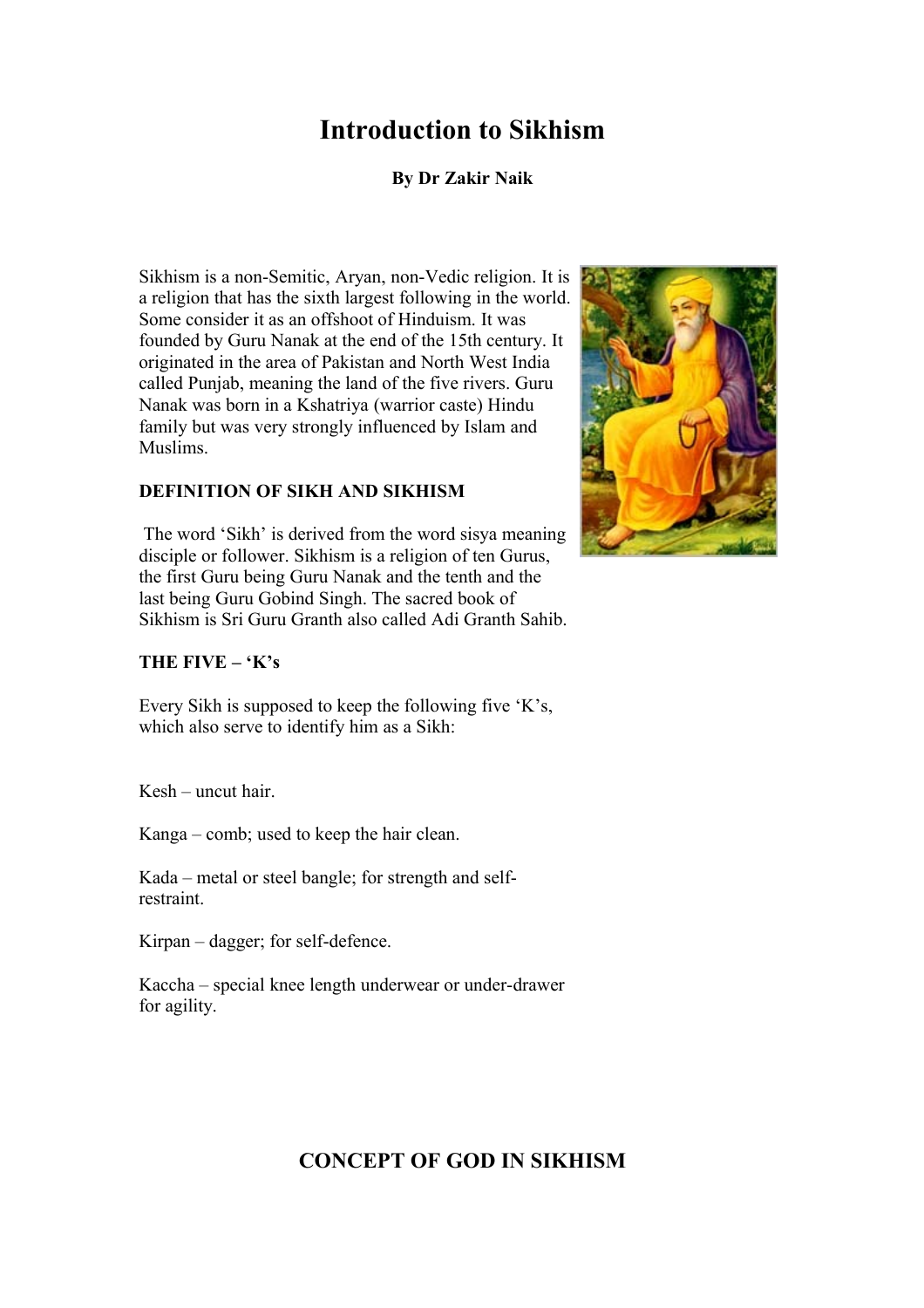#### **MULMANTRA: THE FUNDAMENTAL CREED OF SIKHISM**

The best definition that any Sikh can give regarding the concept of God Sikhism is to quote the Mulmantra – the fundamental creed of Sikhism, which occurs at the beginning of Sri Guru Granth Sahib.

It is mentioned in Sri Guru Granth Sahib, volume 1 Japuji, the first verse:

"There exists but one God, who is called The True, The Creator, Free from fear and hate, Immortal, Not begotten, Self-Existent, Great and Compassionate."

Sikhism is a monotheistic Religion



Sikhism enjoins its followers to practise strict monotheism. It believes in only One Supreme God who is, in the unmanifest form, called Ek Omkara.

In the manifest form He is called Omkara and has several attributes such as: Kartar – The Creator Akal – The Eternal Sattanama – The Holy Name Sahib – The Lord Parvardigar – The Cherisher Rahim – The Merciful Karim – The Benevolent

He is also called Wahe Guru – the One true God.

Besides Sikhism being strictly monotheistic, it also does not believe in Avataravada – the doctrine of incarnation. Almighty God does not incarnate Himself in what is known as Avatara. Sikhism is also strongly against idol worship.

Guru Nanak was influenced by Sant Kabir

Guru Nanak was influenced by the sayings of Sant Kabir so much that several chapters of Sri Guru Granth Sahib contain couplets of Sant Kabir.

One of the famous couplets of Sant Kabir is:

"Dukh mein sumirana sabh karein Sukh mein karein na koya Jo sukh mein sumirana karein To dukh kaye hoye?"

"In times of trouble, God is remembered by all But none remembers Him during peace and happiness.